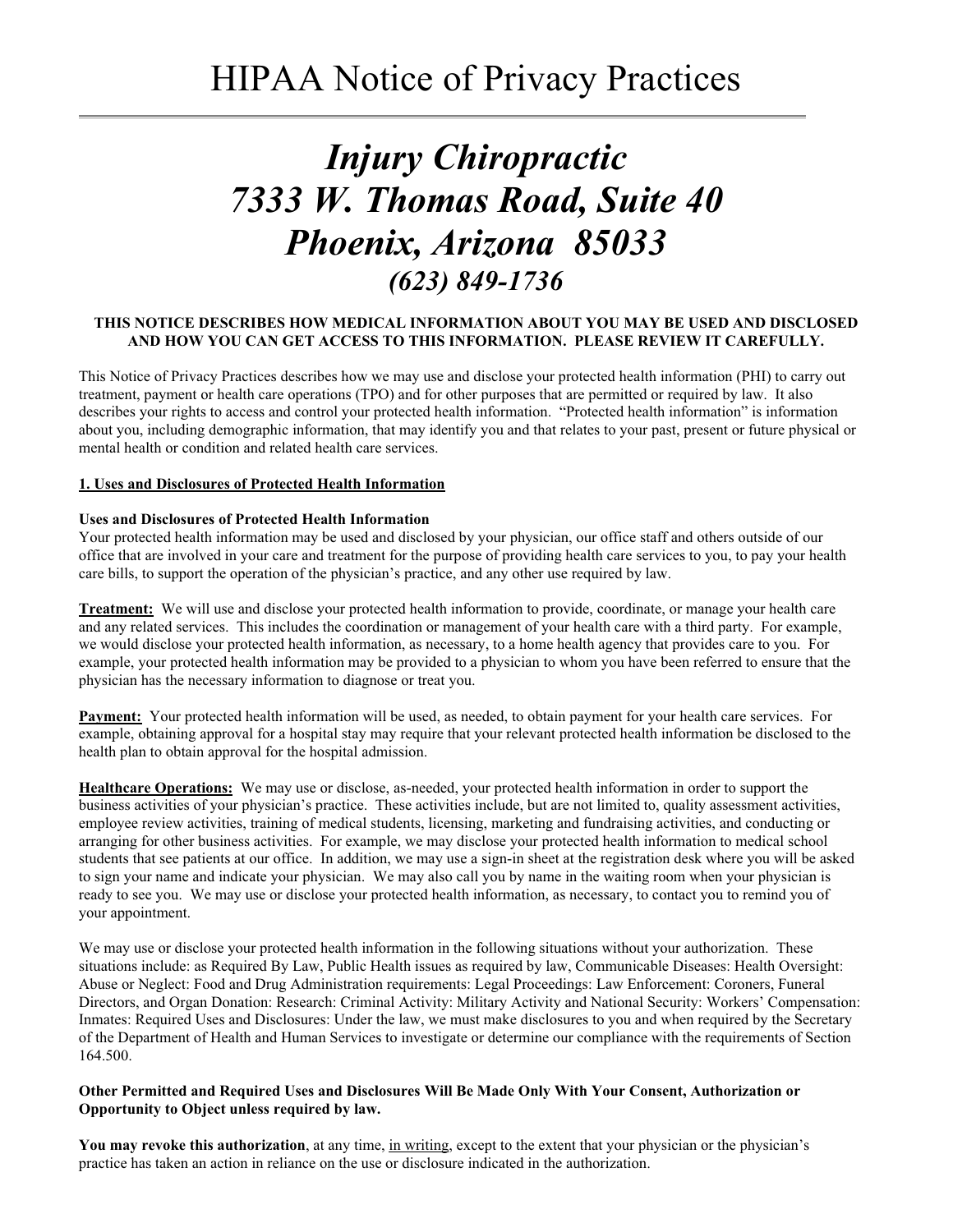## **INJURY CHIROPRACTIC NOTICE OF PRIVACY PRACTICES PAGE TWO**

Your Rights: Following is a statement of your rights with respect to your protected health information.

**You have the right to inspect and copy your protected health information.** Under federal law, however, you may not inspect or copy the following records; psychotherapy notes; information compiled in reasonable anticipation of, or use in, a civil, criminal, or administrative action or proceeding, and protected health information that is subject to law that prohibits access to protected health information.

**You have the right to request a restriction of your protected health information.** This means you may ask us not to use or disclose any part of your protected health information for the purposes of treatment, payment or healthcare operations. You may also request that any part of your protected health information not be disclosed to family members or friends who may be involved in your care or for notification purposes as described in this Notice of Privacy Practices. Your request must state the specific restriction requested and to whom you want the restriction to apply.

Your physician is not required to agree to a restriction that you may request. If physician believes it is in your best interest to permit use and disclosure of your protected health information, your protected health information will not be restricted. You then have the right to use another Healthcare Professional.

**You have the right to request to receive confidential communications from us by alternative means or at an alternative location. You have the right to obtain a paper copy of this notice from us**, upon request, even if you have agreed to accept this notice alternatively, i.e. electronically.

**You may have the right to have your physician amend your protected health information.** If we deny your request for amendment, you have the right to file a statement of disagreement with us and we may prepare a rebuttal to your statement and will provide you with a copy of any such rebuttal.

## **You have the right to receive an accounting of certain disclosures we have made, if any, of your protected health information.**

We reserve the right to change the terms of this notice and will inform you by mail of any changes. You then have the right to object or withdraw as provided in this notice.

**Complaints:** You may complain to us or to the Secretary of Health and Human Services if you believe your privacy rights have been violated by us. You may file a complaint with us by notifying our office of your complaint. **We will not retaliate against you for filing a complaint.**

This notice was published and becomes effective on/or before **April 14, 2003.**

We are required by law to maintain the privacy of, and provide individuals with, this notice of our legal duties and privacy practices with respect to protected health information. If you have any objections to this form, please ask to speak with our HIPAA Compliance Officer in person or by phone at our main office at 623-849-1736.

# **PLEASE GIVE THE PATIENT A COPY OF THIS NOTICE**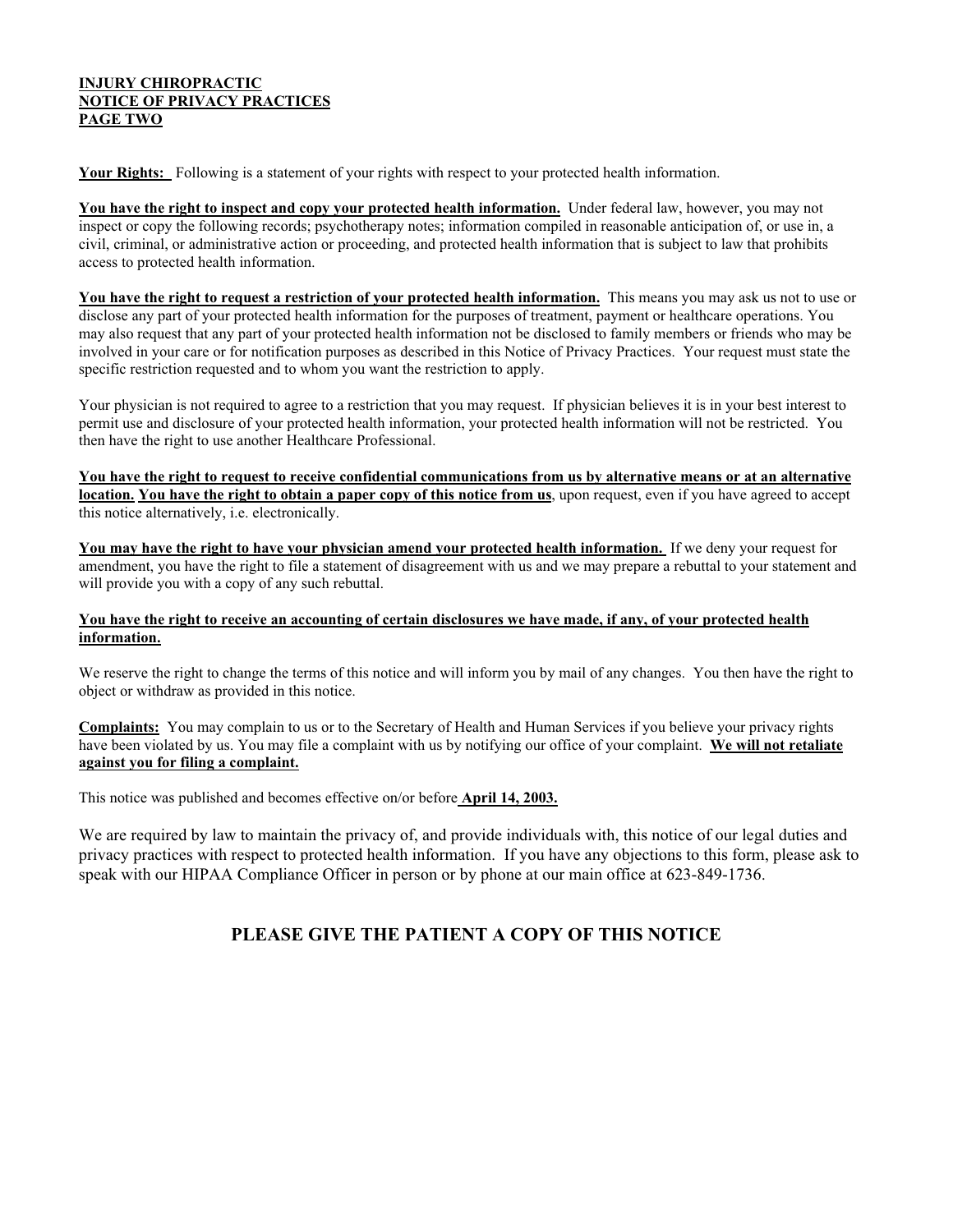*INJURY CHIROPRACTIC*  $□$  -CASH  $□$ 

| [EALT]<br>н<br>. . |
|--------------------|
|--------------------|

| PATIENT INFORMATION:<br>Male<br>/ Female                                                                                            | Age:                                                 |
|-------------------------------------------------------------------------------------------------------------------------------------|------------------------------------------------------|
|                                                                                                                                     |                                                      |
|                                                                                                                                     |                                                      |
| Home Phone: $\qquad \qquad$                                                                                                         |                                                      |
| Employer:                                                                                                                           |                                                      |
| <b>RESPONSIBLE PARTY:</b> If the patient is a minor or if someone else is responsible for payment, please<br>complete this section. | Date of Birth: <u>______________</u> Age: ____       |
|                                                                                                                                     | Social Security #:                                   |
|                                                                                                                                     |                                                      |
| Home Phone: $\qquad \qquad$                                                                                                         |                                                      |
|                                                                                                                                     | Occupation:                                          |
| <b>EMERGENCY CONTACT INFORMATION:</b>                                                                                               |                                                      |
| Nearest Relative's Name:                                                                                                            | Home $\#$ : $($                                      |
| PRIMARY HEALTH INSURANCE INFORMATION:                                                                                               |                                                      |
|                                                                                                                                     | Insured's Date of Birth:                             |
| Insured's Name:                                                                                                                     | Relationship: Self Spouse Parent Other               |
| Insurance Phone #: $(\_\_\_\_\_\_$                                                                                                  |                                                      |
| <b>AUTHORIZATION &amp; ASSIGNMENT OF BENEFITS:</b>                                                                                  | I, the undersigned patient and/or responsible party, |

authorize Injury Chiropractic Center (the "Center") to release any medical records and billing information to the insurance company. In addition, I authorize and assign appeal rights to the Center. Finally, I authorize, assign and direct the insurance carrier to directly reimburse the Center for services provided now and hereafter.

# **CONSENT TO TREAT & FINANCIAL RESPONSIBILITY:** Chiropractic care is a non-invasive

approach with some of the safest outcomes in health care. I understand that the Center cannot promise a complete recovery but will provide the best care possible and address any concerns. Furthermore, I have been advised I may experience temporary symptoms like soreness following manipulation or traction and skin irritation after ice, heat, ultrasound or EMS. I am aware that in rare instances, manipulation can cause aggravation to bulging/ herniated disc or cause a rib fracture, and even more rarely, cervical manipulation can be related to compromised vertebral artery and possible stroke symptomatology. Understanding the limitations and possible complications of receiving chiropractic care, I hereby authorize the Center to examine, take x-rays and provide treatment that is deemed medically necessary for my condition or my minor child's condition.

Furthermore, I agree that health insurance policies are an arrangement between the insurance carrier and the insured. Even though I authorize insurance carriers to assign benefits directly to the Center, I clearly understand and agree that all services are charged directly to me and I accept personal responsibility for payment of said services. I understand that expenses not covered by insurance are my responsibility for payment. In addition, I understand that if the Center must employ collection counsel and/or legal counsel to obtain payment for my debt, I will be responsible for any and all collection fees, interest fees and reasonable attorney's fees. **My signature below confirms that I understand and agree to comply with all parts of this document.**

 $\_$  , and the state of the state of the state of the state of the state of the state of the state of the state of the state of the state of the state of the state of the state of the state of the state of the state of the

\_\_\_\_\_\_\_\_\_\_\_\_\_\_\_\_\_\_\_\_\_\_\_\_\_\_\_\_\_\_\_\_\_\_\_\_\_ \_\_\_\_\_\_\_\_\_\_\_\_\_\_\_\_\_\_\_\_\_\_\_\_\_\_\_\_\_\_\_\_\_\_\_\_\_\_\_

Responsible Party Signature **Date Signed** Date Signed